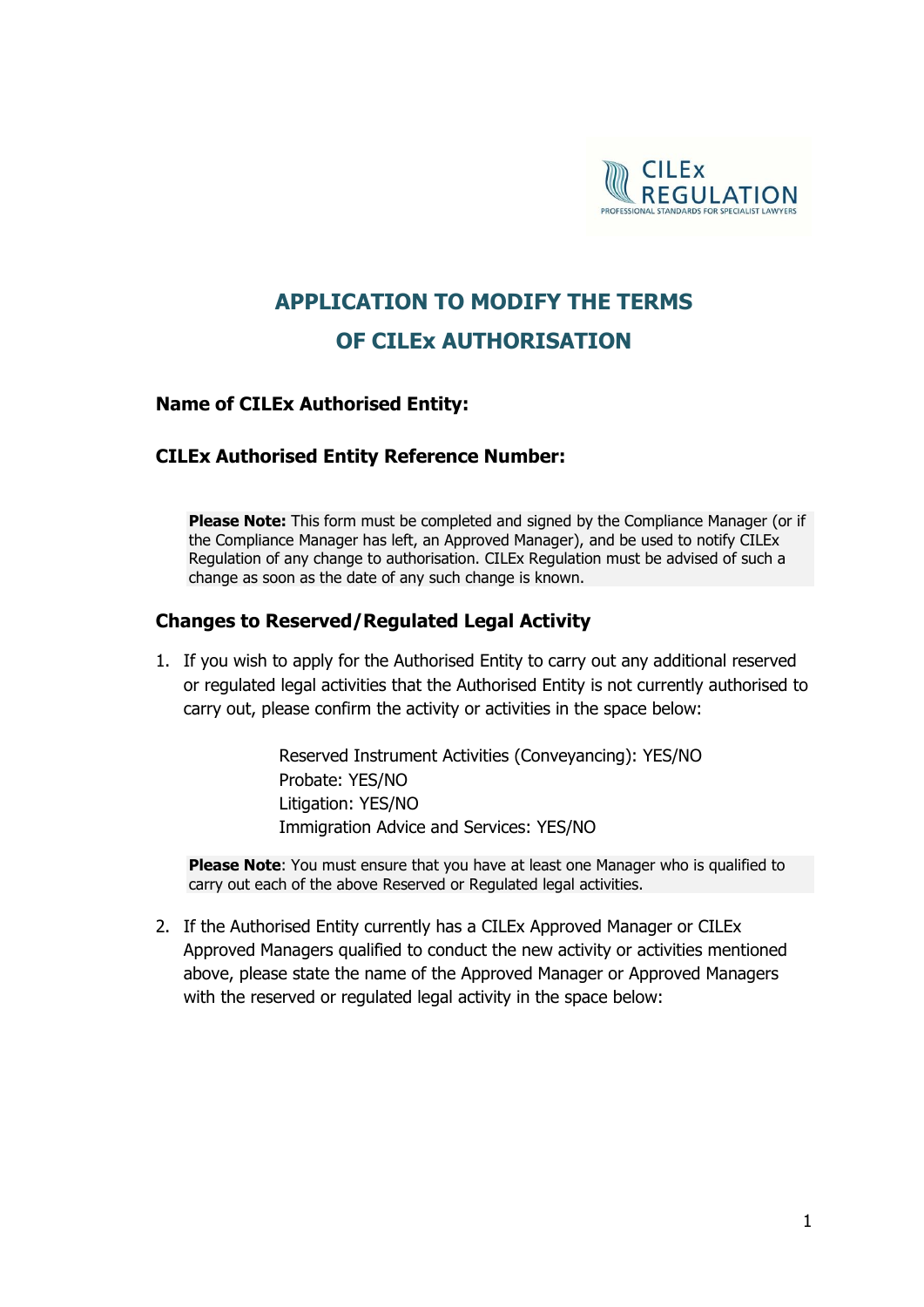3. If the Authorised Entity does not currently have a CILEx Approved Manager qualified to conduct the new activity or activities mentioned above please state the name of the proposed new Manager or Managers in the space below seeking CILEx Approved Manager status and ensure that each new Manager attaches a completed Approved Manager Application form.

# **Approved Manager Changes**

4. If a CILEx Approved Manager is leaving or has left the employment of the Authorised Entity please state the name of the Approved Manager, the leaving date and reason for leaving below:

| <b>Name</b> | <b>Leaving Date</b> | <b>Reason for Leaving</b> |
|-------------|---------------------|---------------------------|
|             |                     |                           |
|             |                     |                           |
|             |                     |                           |

5. If the Authorised Entity is continuing to provide the reserved or regulated legal activity previously conducted by the leaving Approved Manager, please state the name of the proposed new Approved Manager below:

**Please Note:** If the Approved Manager is being replaced by a new Manager who is not currently a CILEx Approved Manager, the new Manager must complete an Approved Manager Application form.

### **Temporary Change of Approved Manager (of more than 28 days):**

6. If an existing CILEx Approved Manager of the Authorised Entity has been absent or is expected to be absent for more than 28 days, please state the name of the Manager and period of absence/expected period of absence in the space below together with details of how the period of absence will be covered:

| <b>Name</b> | <b>Dates/Anticipated</b><br><b>Dates of Absence</b> | <b>Reason for Absence</b> | <b>Name of</b><br><b>Individuals</b><br>providing<br><b>Cover</b> |
|-------------|-----------------------------------------------------|---------------------------|-------------------------------------------------------------------|
|             |                                                     |                           |                                                                   |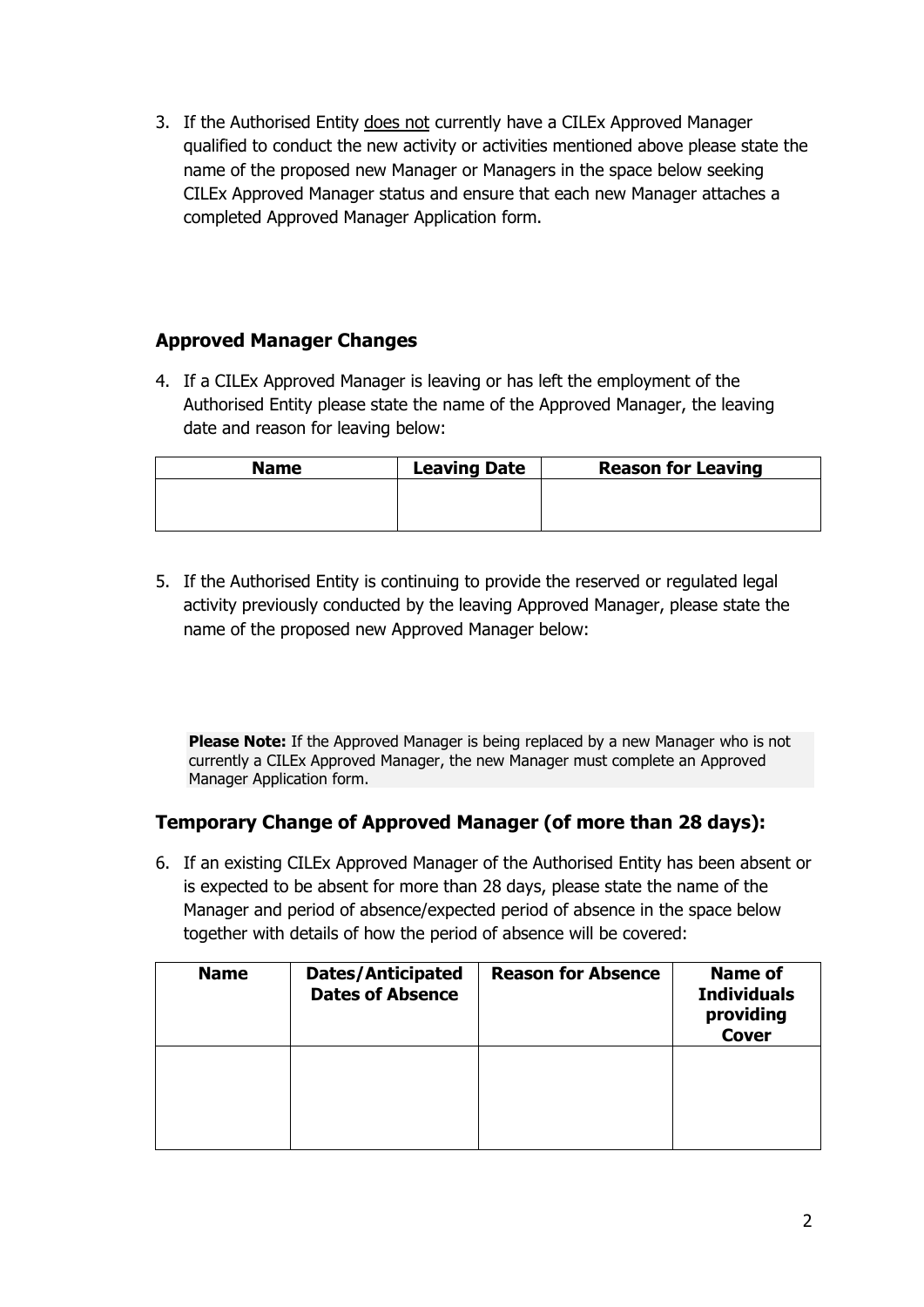**Please Note:** You must ensure that absences are covered by another CILEx Approved Manager who has been approved by CILEx Regulation to conduct the reserved or regulated legal activity of the absent Manager. If the individual or individuals providing cover are not existing CILEx Approved Managers they must each complete the Approved Manager Application form.

## **Change in Client Money Handling Arrangements:**

7. If the Authorised Entity wishes to amend its arrangements for dealing with client money it must use this form to do so.

We wish to start/stop handling client money from the………………….(date)

# **Any Other Material Change That is Likely to Impact on the Terms of Authorisation**

8. Please confirm whether there have been any other material changes to the Authorised Entity (other than those covered by the above questions) that have occurred which have not previously been notified to CILEx Regulation.

**Please Note:** Such material changes could include change of company name, change of company ownership/shareholding and/or company structure, merger or acquisition. If you have any doubt as to what may constitute a material change and whether it is necessary to notify CILEx Regulation of such changes by calling us on +44 (0)1234 845770.